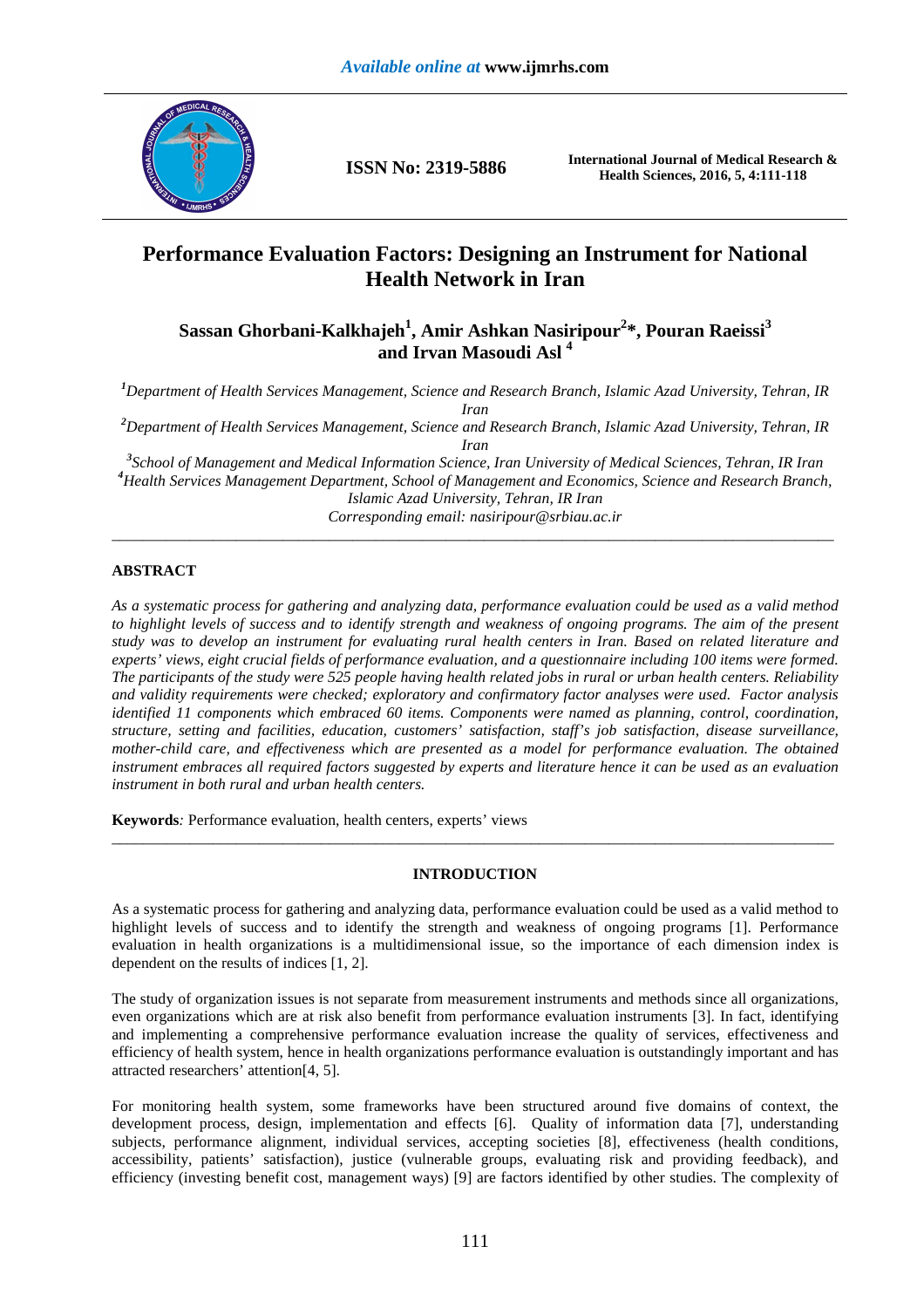health problems, non-centralizations, geographical distances, ethnical differences, and lack of trustable information resources are among the factors identified by Degroff et al. [10]. However, in evaluation of health center performance, particular factors are ranked differently; in the study conducted by Moslehi et al., quality planning is ranked as the most important, and tracing complaints as the least important indices [11].

*\_\_\_\_\_\_\_\_\_\_\_\_\_\_\_\_\_\_\_\_\_\_\_\_\_\_\_\_\_\_\_\_\_\_\_\_\_\_\_\_\_\_\_\_\_\_\_\_\_\_\_\_\_\_\_\_\_\_\_\_\_\_\_\_\_\_\_\_\_\_\_\_\_\_\_\_\_\_*

That performance measures in health care embraces a combination of clinical quality, patient (or member) satisfaction, efficiency, utilization and financial performance is the common ground for most health systems; however, how a balanced selection of measures, the implementation phases, and uses of these measures to obtain both external accountability and internal quality improvement are matters [12].

On the one hand, the complexity of present health organizations, increasing health and treatment costs, specializational trends, prioritizing customers, and the importance of effectiveness and efficiency of services are among the factors that encourage health organizations to recourse to performance evaluation [9, 13]. For example, besides highlighting the importance of continuous organization evaluation in studies done by Wong et al. [14], Amado and Santos [15] and also Lee Choi [8], there is an emphasis on presenting evaluation performance framework. Therefore, since evaluation as a process judges the effectiveness of predetermined programs, special frameworks should be introduced.

On the other hand, different models have been suggested for evaluating performance in organizations that provide health services, while each model is characterized by unique elements.

The importance of workforce in performing services also matters. Health workers number, quality and type of professionalism determine output and productivity because they manage other resources. The literature has reported problems relating to service provision due to poor performance of health workers [16, 17].

Expectedly, and in line with mentioned controversies as well as common grounds, Iranian health leadership is also well informed about evaluation importance and its positive effect on health performance effectiveness; however, the literature of Iranian health center is almost empty of any unified and comprehensive instrument for measuring performance in rural health centers. In fact, some steps have been taken in Iran and a handful of evaluation models have been suggested [10]; however, the place for a standard instrument to assess health staff's performance is vacant. A unified instrument based on health experts' views could be an effective step toward enhancing health and treatment services thereby a more objective evaluation of performance will be attained.

## **2. The context of the study**

 In Iran, The Ministry of Health and Medical Education is missioned to provide health, and treatment services for all people through planning and implementing health, treatment and medical education at a national-level health policy. At provincial level, this responsibility is done by universities, hospitals, colleges and research institutes since at least each province has one medical university. In fact, the president of the medical university is in charge of public health, health care provision in public facilities, and medical education. Then, at city level, city hospitals as well as rural and urban health centers shoulder the responsibility of providing services. Through a referral system, first there are primary care centers, and then there are secondary-level hospitals in capital, and finally tertiary hospitals in major cities [18].

Respecting the three mentioned levels, the evaluation of secondary and tertiary levels is done by Provision and Accreditation Office of Health Ministry; the available evaluation tools are also made based on literature reviews and professional experts views that are piloted at hospitals. Tehran University of Medical Sciences, Iran University of Medical Sciences and Shahid Beheshty University of Medical Sciences as well as pilot universities cooperatively develop the evaluation instrument [19]. However, for evaluation of the first level, which includes health centers, there is no formal and objective instrument. As each center develops and uses its own particular instrument. In the present study, rural health center is the only state-run unit in rural areas which is usually managed by a GP [20].

## **MATERIALS AND METHODS**

The aim of the present cross-sectional and descriptive study was to develop an instrument for evaluating rural health centers in Iran. The participants of the study were 525 people having health related jobs in rural or urban health centers. Participants were both male (60%) and female (40%); about 48% of the participants held BA degrees and 13/3% were GPs. About 50% of the population had more than 10 years of experience. All health staff worked in health centers (more than 32% worked in urban centers and 20% worked in rural centers). To follow the aims of the study, the following 5 steps were taken in spring, 2014.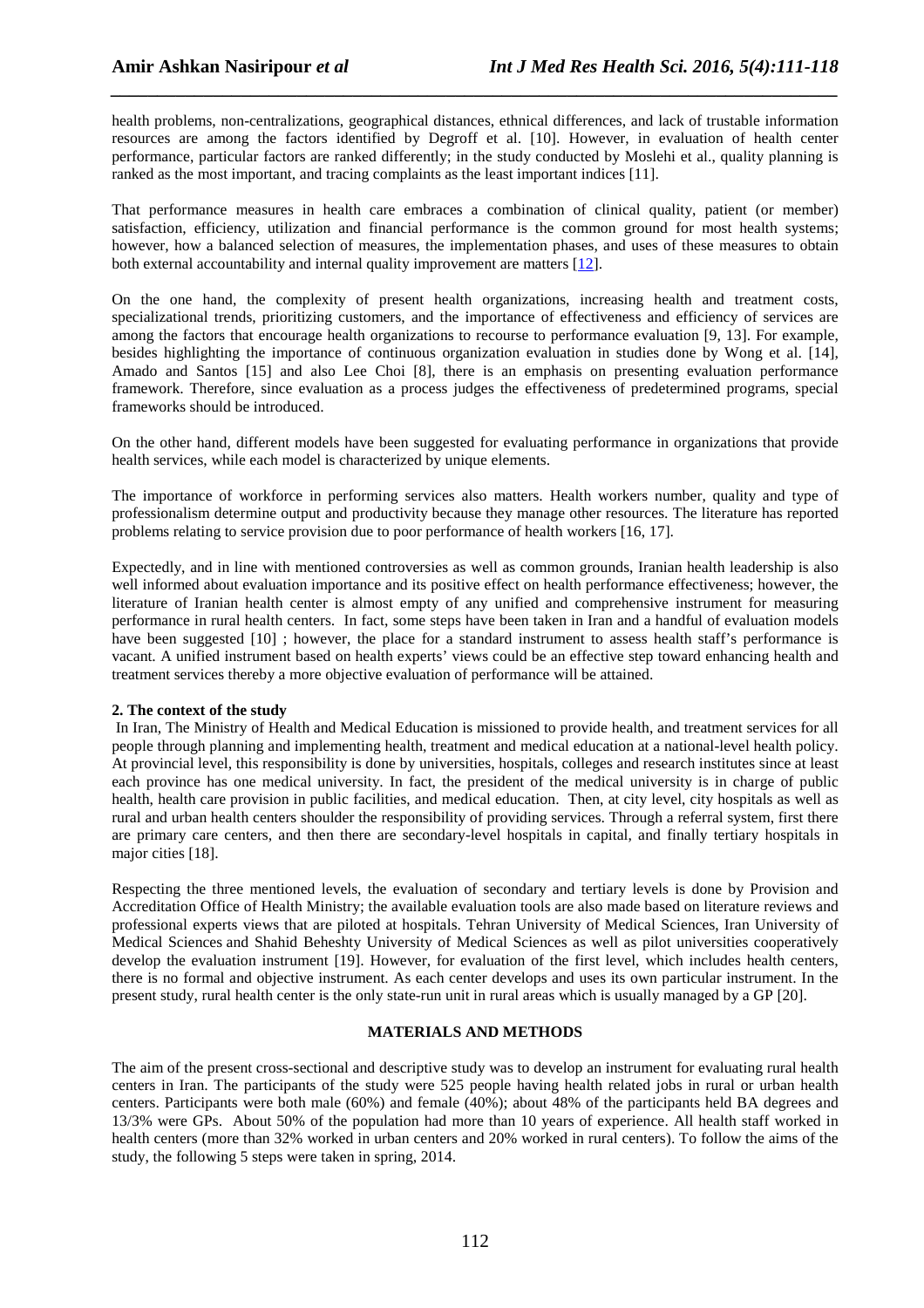First, investigating the related literature and sites like Google Scholar, PubMed, Iran Medex, Ovi, Eric, Web of Science, SID, and Magiran, the domains and fields of the instrument were identified [7-11, 13, 14].

*\_\_\_\_\_\_\_\_\_\_\_\_\_\_\_\_\_\_\_\_\_\_\_\_\_\_\_\_\_\_\_\_\_\_\_\_\_\_\_\_\_\_\_\_\_\_\_\_\_\_\_\_\_\_\_\_\_\_\_\_\_\_\_\_\_\_\_\_\_\_\_\_\_\_\_\_\_\_*

Second, regarding the eight fields of management, structure, space and facilities, education, customers' satisfaction, staff satisfaction, the scope of services and effectiveness, 23 open-ended questions were formed. Thirty health experts including health management professors, managers of rural health centers, and managers of urban health centers, were asked to answer the questions. Coding, classifications and numbering the views ended in 145 preliminary items.

Third, to check the validity status of the items, 10 health management professors were invited to provide their views regarding the internal consistency between each item and its field and next validity steps.

Item impact method was also used to delete or modify weak items. The five-scale Likert rating (highly recommended, recommended, average, a little recommended and not recommended) was considered for each item. Content Validity Ratio (CVR) as well as Content Validity Indices (CVI) were used to obtain content validity. The consulted experts rated each item according to a three-scale format (necessary, useful but not necessary). Then, the answers were calculated according to formula 1 [21, 22].

#### **Formula 1. Calculating content validity ratio**

*CVR=[ne-(N/2)]/[N/2] ne: Number of specialists who chose the "necessary" item N: Total number of specialists*

According to LAWshe classification, items which received values above .62 were kept [23]. To obtain more validity, Waltz and Basell method was also used [24]. Regarding clarity and simplicity, according to a 4-scale measure [25], items which obtained values above .79 were kept; those with values between .70 to .79 were modified, and items with value below .70 were deleted [26].

#### **Formula 2. Calculating content validity index**

 CVI= *Number of specialists agreeing with items 3 & 4 Total number of specialists* 

Forth, to measure the construct validity of the items, exploratory and confirmatory factor analyses were used.

Fifth, to obtain the reliability of the questionnaire, all 12 health centers in rural and urban which were within the researchers' reach were selected. To determine the reliability and correlation, the questionnaire was test-retested with a time interval of two weeks.

#### **RESULTS**

The mentioned steps ended in a 145-item questionnaire which followed basic indices related to reliability and validity measures. Out of 145 items, 100 items had a CVR above .62 while 45 items had CVR below .62 and were omitted. Regarding CVI, 75 items had CVI above 80% and were kept, but 25 items which had CVIs between .70 to .80, were modified.

To gather data, 700 questionnaires were sent to people in 5 provinces (Isfahan, Khuzestan, Kermanshah, Gilan, Mashhad), but just 525 questionnaires were returned. In fact, the health staff's answers to 525 questionnaires were subjected to statistical analysis using SPSS soft-wares.

The results of KMO and Bartlett's test revealed a sampling adequacy of .95, as  $p = 0.00$ . Anti-image correlation showed that 19 items had correlations more than 5. There were some similarities between communalities for selected items and original classification of items; however, there were some differences. For example, questions which remained from performance evaluation fields were divided into three factors, and items remained from services were divided into two factors. Furthermore, since factors 12 and 19 were one-item factors which shared their contents with other items, these items were deleted. In other words, the original 100-item questionnaire which included 8 fields ended in a 60-item questionnaire which embraced 11 components (Table 1).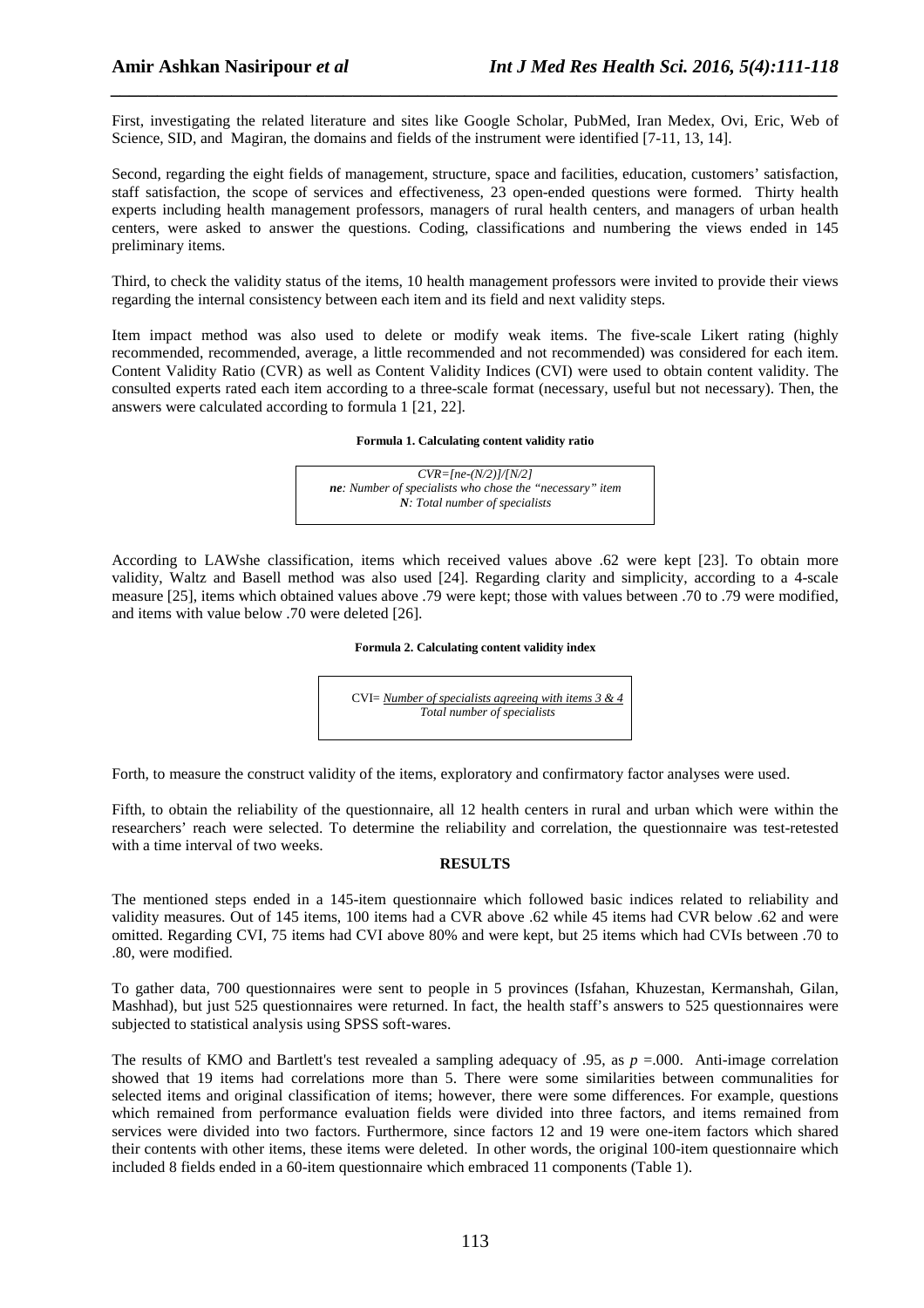$\mathsf{r}$ 

| Table 1. The results of extracted factors and variances |               |       |                                            |               |       |                            |               |       |                |  |
|---------------------------------------------------------|---------------|-------|--------------------------------------------|---------------|-------|----------------------------|---------------|-------|----------------|--|
| Rotation Sums of Squared Loadings                       |               |       | <b>Extraction Sums of Squared Loadings</b> |               |       | <b>Initial Eigenvalues</b> |               |       | Facto          |  |
| Cumulative %                                            | % of Variance | Total | Cumulative %                               | % of Variance | Total | Cumulative %               | % of Variance | Total |                |  |
| 7.76                                                    | 7.76          | 7.76  | 29.69                                      | 29.69         | 29.69 | 29.69                      | 29.69         | 29.69 |                |  |
| 14.53                                                   | 6.77          | 6.77  | 34.43                                      | 4.74          | 4.74  | 34.43                      | 4.74          | 4.74  | $\overline{2}$ |  |
| 20.38                                                   | 5.84          | 5.84  | 39.07                                      | 4.63          | 4.63  | 39.07                      | 4.63          | 4.63  | 3              |  |
| 25.99                                                   | 5.61          | 5.61  | 42.69                                      | 3.62          | 3.62  | 42.69                      | 3.62          | 3.62  | 4              |  |
| 30.80                                                   | 4.80          | 4.80  | 45.69                                      | 3.00          | 3.00  | 45.69                      | 3.00          | 3.00  | 5.             |  |
| 35.58                                                   | 4.78          | 4.78  | 47.92                                      | 2.23          | 2.23  | 47.92                      | 2.23          | 2.23  | 6              |  |
| 40.25                                                   | 4.66          | 4.66  | 50.10                                      | 2.17          | 2.17  | 50.10                      | 2.17          | 2.17  | 7              |  |
| 44.75                                                   | 4.49          | 4.49  | 51.83                                      | 1.72          | 1.72  | 51.83                      | 1.72          | 1.727 | 8              |  |
| 47.73                                                   | 2.98          | 2.98  | 53.45                                      | 1.62          | 1.62  | 53.45                      | 1.62          | 1.62  | 9              |  |
| 50.48                                                   | 2.74          | 2.74  | 55.01                                      | 1.55          | 1.55  | 55.01                      | 1.55          | 1.55  | 10             |  |
| 53.14                                                   | 2.66          | 2.66  | 56.42                                      | 1.41          | 1.41  | 56.42                      | 1.41          | 1.41  | 11             |  |
| 55.33                                                   | 2.18          | 2.18  | 57.69                                      | 1.26          | 1.26  | 57.69                      | 1.26          | 1.263 | 12             |  |
| 57.34                                                   | 2.01          | 2.01  | 58.91                                      | 1.22          | 1.22  | 58.91                      | 1.22          | 1.22  | 13             |  |
| 59.02                                                   | 1.67          | 1.67  | 60.09                                      | 1.18          | 1.18  | 60.09                      | 1.18          | 1.18  | 14             |  |
| 60.40                                                   | 1.37          | 1.37  | 61.23                                      | 1.13          | 1.13  | 61.23                      | 1.13          | 1.13  | 15             |  |
| 61.73                                                   | 1.33          | 1.33  | 62.34                                      | 1.10          | 1.10  | 62.34                      | 1.10          | 1.10  | 16             |  |
| 63.00                                                   | 1.26          | 1.26  | 63.39                                      | 1.05          | 1.05  | 63.39                      | 1.05          | 1.05  | 17             |  |
| 64.23                                                   | 1.23          | 1.23  | 64.42                                      | 1.03          | 1.03  | 64.42                      | 1.03          | 1.03  | 18             |  |
| 65.42                                                   | 1.19          | 1.19  | 65.42                                      | 1.00          | 1.00  | 65.42                      | 1.00          | 1.00  | 19             |  |
|                                                         |               |       |                                            |               |       |                            |               |       |                |  |

*\_\_\_\_\_\_\_\_\_\_\_\_\_\_\_\_\_\_\_\_\_\_\_\_\_\_\_\_\_\_\_\_\_\_\_\_\_\_\_\_\_\_\_\_\_\_\_\_\_\_\_\_\_\_\_\_\_\_\_\_\_\_\_\_\_\_\_\_\_\_\_\_\_\_\_\_\_\_* **Table 1. The results of extracted factors and variances** 

All the obtained components were named as 11 factors of planning, control, coordination, structure, setting and facilities, education, customers' satisfaction, staff's job satisfaction, disease surveillance, mother-child care, and effectiveness.

For the next step, the internal consistency between the items was checked. The results of correlation analysis suggested that there was a significant correlation between all components. The highest correlation was between diseases surveillance and mother-child care components (as R= .71) and lowest correlation was between planning and cost components (as R=.107). Cronbach's Alpha was also used to check the reliability of the results (Table 2). The obtained values suggested that all fields were reliable as a reliability of .965 for the whole questionnaire was obtained.

| Items          | Cronbach's alpha | Factor                   |
|----------------|------------------|--------------------------|
| 3              | .82              | plannig                  |
| 2              | .48              | control                  |
| $\overline{c}$ | .61              | coordination             |
| 9              | .94              | structure                |
| 7              | .87              | Education                |
| 6              | .83              | setting and facilities   |
| 9              | .90              | staff's job satisfaction |
| 6              | .92              | customers satisfaction   |
| 5              | .88              | Mother-child care        |
| 5              | .88              | surviliance disease      |
| 6              | .88              | eefectiveness            |
| 60             | .96              | total                    |

#### **Table 2. Cronbach's alpha analysis results**

Using lisrel 8.7 software, confirmatory factor analysis was used in order to verify the fitness of the factors achieved by the explanatory factor analysis. The path diagram was designed (Figure 1). As fitness indices of NFI=0.80, RFI=0.80 , IFI=0.86 CFI=0.86, are all above .8, and the RMSEA index is .066 and less than .8, the model could be considered as a proper one [27].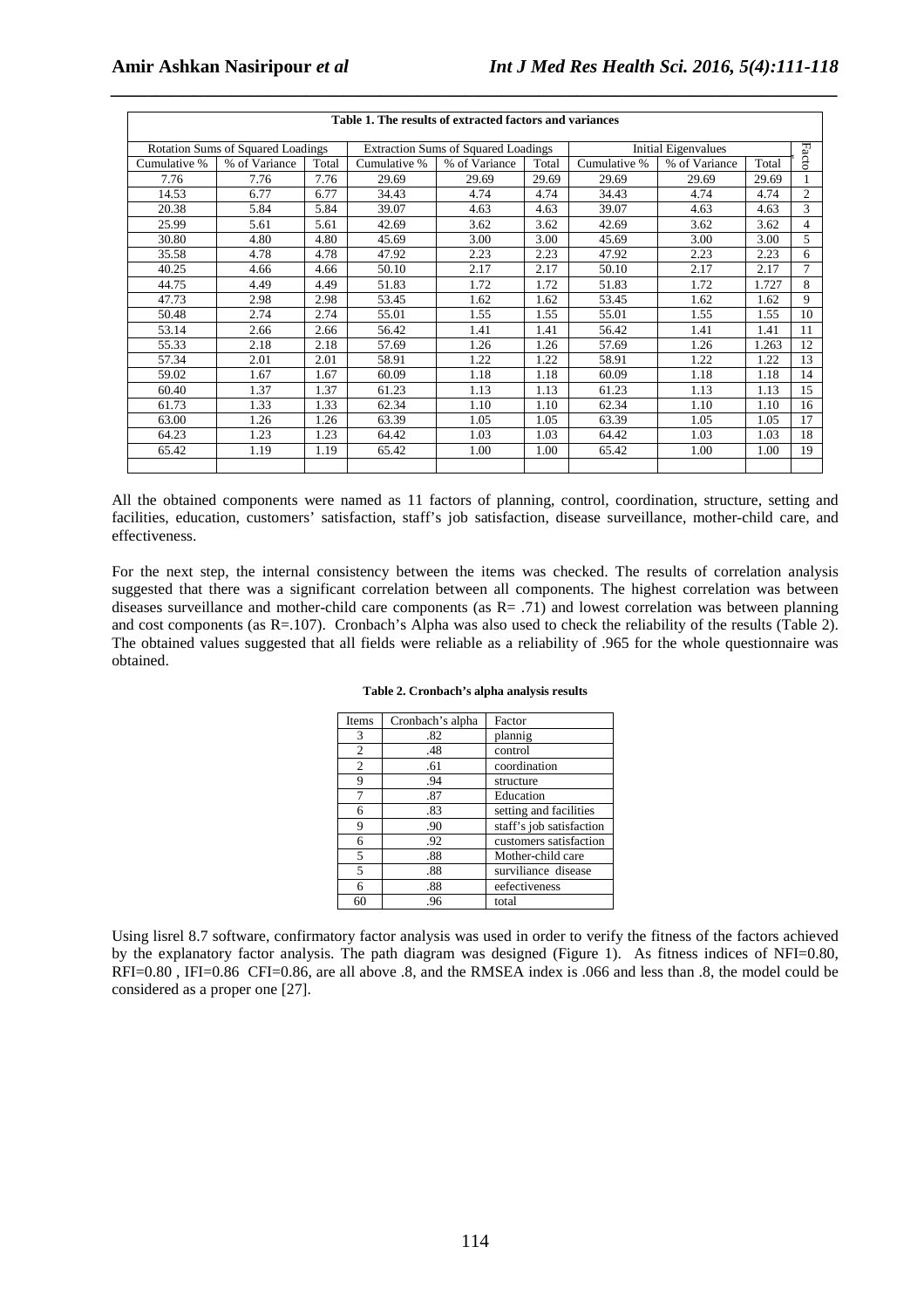



115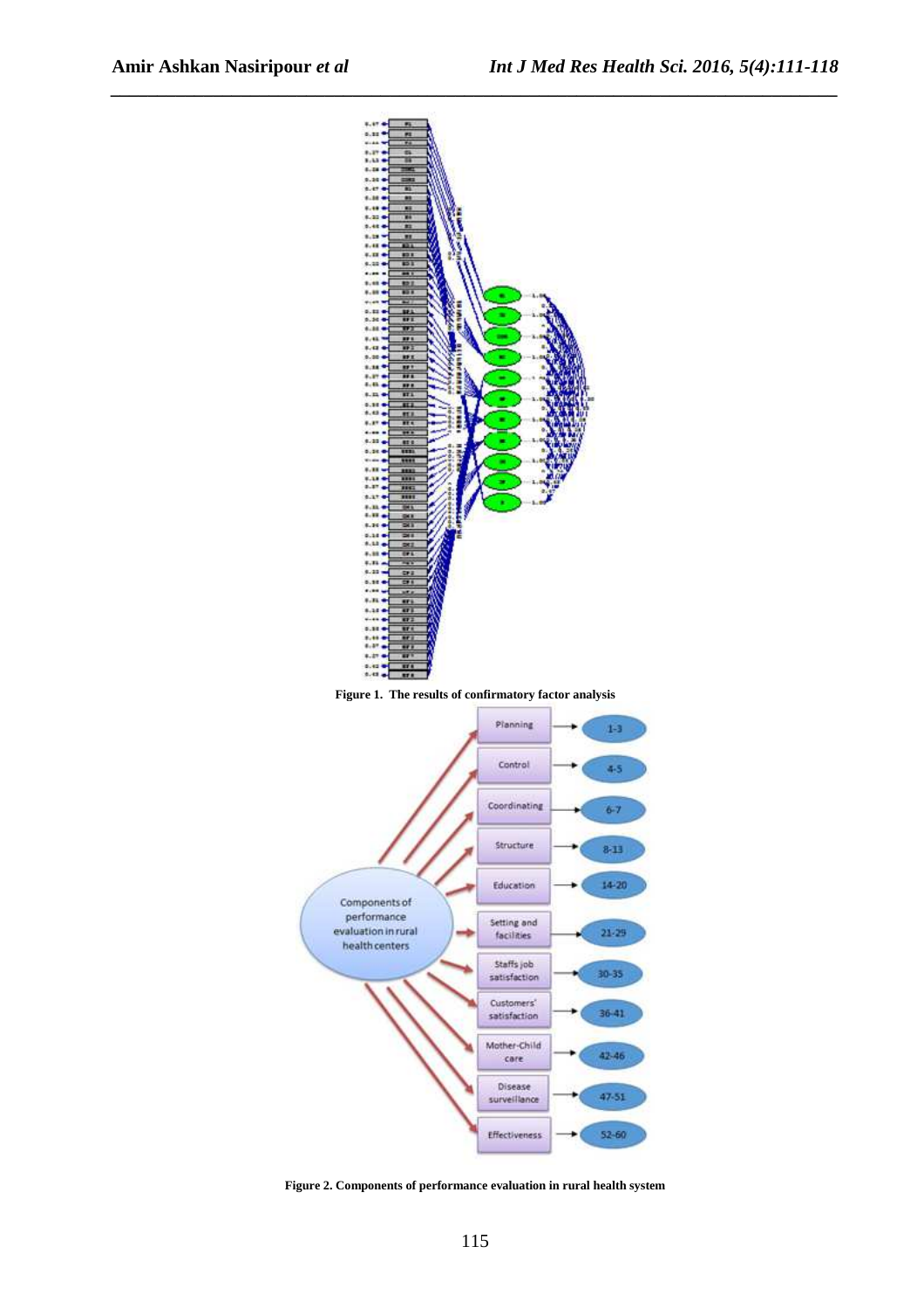Since the obtained model had a 1655 freedom degree, chi-square index was obtained which revealed that the model does not fit well with the data as significant level was .ooo. However, since the model contains many variables, such results were expected.

*\_\_\_\_\_\_\_\_\_\_\_\_\_\_\_\_\_\_\_\_\_\_\_\_\_\_\_\_\_\_\_\_\_\_\_\_\_\_\_\_\_\_\_\_\_\_\_\_\_\_\_\_\_\_\_\_\_\_\_\_\_\_\_\_\_\_\_\_\_\_\_\_\_\_\_\_\_\_*

At the end, to check the reliability of the model, 12 health centers were included and the obtained data were checked through test-retest method with a time internal of two weeks. The results suggested a high reliability for the model. Expectedly, the highest reliability level belonged to mother-child care components (87%) and the lowest reliability belonged to setting and facility components (56%). Despite the high reliability of all components, regarding test-retest results, there was no reliability between the two tests for coordinating component. The 11-factor model is illustrated in the following figure.

## **DISCUSSION**

Regarding their aims and priorities, different organizations use different evaluation methods and tools because performance evaluations, as an important component of health care processes, enhance health results through providing evaluation feedbacks [2]. Following health care system aims, the present study investigated health staff's views to suggest an instrument for evaluating hearth performance. The obtained instrument included 11 factors of planning, control, coordination, structure, education, setting and facilities, staff's job satisfaction, customers' satisfaction, mother-child care, disease surveillance, effectiveness (Figure 2).

Planning-related questions like "What are we doing and what should we do to achieve our goals?" provide healthprogram administrators with information on progress toward organizational goals and identifying parts of the program that are working well and investing on those types of the programs that help an organization meet its objectives [12, 28]; planning is even ranked as the most important factor objectives [12, 28]. Related to planning, factor of control is one of the health manager's duties, so that managers get sure that organizations' performance matches the planned programs [29]. Related to the second factor, other studies have also found that control is one of the components of evaluation and have suggested that since indicators and frameworks for monitoring and evaluating are not defined prior to interventions, monitoring and evaluation need more attention [30, 31], and control.

This study also found structure as the next component. In fact, as organization structure officially divides, classifies and adjusts duties, it is not an inseparable part of organizations [32].

Included in the findings of the present study is the factor of coordination. Coordination is a process that aligns objectives, and activities in different parts of an organization so that goals can be obtained [31]. Similarly, coordinating performance measures is identified and referred to as a challenge for internal management and quality improvement use [28].

Regarding factors of structure and effectiveness which are highlighted in the present study, Nerenz and Neil mention several major domains of performance measurement in measurement systems [12]. The first domain is quality of care that includes factors like structure (characteristics of a hospital, health plan, or health care system) and outcome (measurable change in the health status of a person or group of people) [28]. Similarly, it is equally important to monitor and evaluate the process of implementation and the financial and technical inputs, as both determine the success of plans and policies [31].

In line with WHO's essential health standards, the results of the present study found setting and facilities as crucial factors in evaluating health center performance. According to WHO, in assessing setting issues like standards (requirements to achieve minimum essential environmental health conditions and guidelines practices to achieve desirable minimum environmental health standards in health-care settings) should be considered. Health centers are required to plan new health-care settings or improve existing ones; to ensure that the construction of new health-care settings is of acceptable quality, and to monitor ongoing maintenance of facilities.

While there is significant evidence that the level of education impacts health status, a more vital issue in health centers targets educational programs and plans. In line with health system improvement is encouraging life-long learning that contribute to training both health service providers and receivers [12]. In smaller settings, health-care workers may also be required to perform medical and non-medical tasks, including operating and maintaining environmental health facilities [30]. In fact monitoring and evaluation should not be limited to indicators at the level of effects and outputs of interventions, and training since satisfaction is another outstanding factor.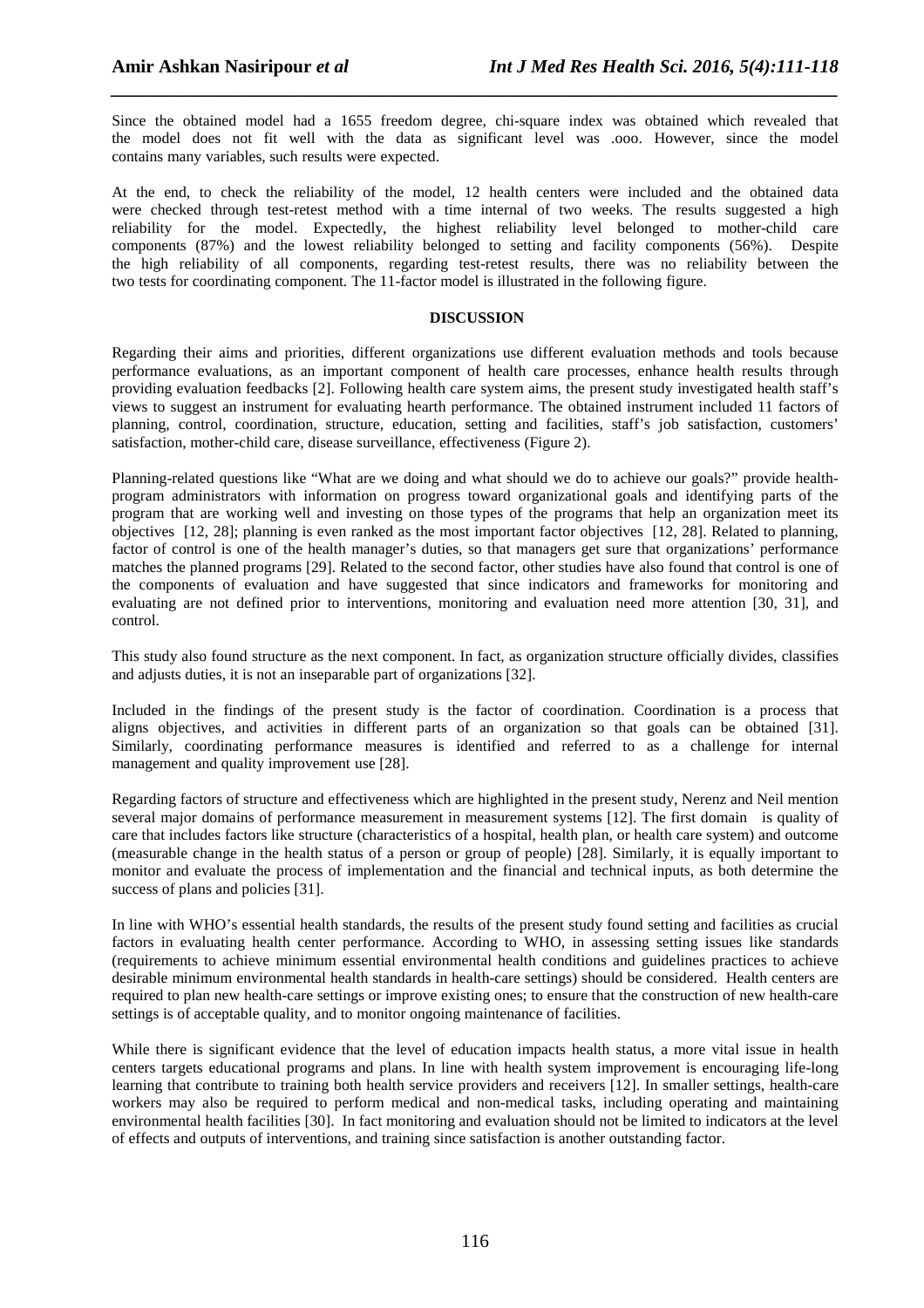In line with the next factors of staff's job satisfaction and customers' satisfaction, which are extracted as findings of present study, improved performance is assessed by the availability of staff, as well as their capabilities, productivity and responsiveness [16]. These indicators should have quantitative and qualitative manifestations. In fact, satisfaction is a component of quality domain (usually viewed as an outcome measure), although it is often handled separately (e.g., adverse event rates handled by the QA or QI department; satisfaction handled by the Marketing department) [28, 31] Health workers' number, quality and type of professionalism determine output and productivity. As a large part of the health budget is spent on health workers they greatly influence progress (JLI, 2004). Even some articles and documents have illustrated problems relating to service provision that happen because of poor performance of health workers [30, 31].

*\_\_\_\_\_\_\_\_\_\_\_\_\_\_\_\_\_\_\_\_\_\_\_\_\_\_\_\_\_\_\_\_\_\_\_\_\_\_\_\_\_\_\_\_\_\_\_\_\_\_\_\_\_\_\_\_\_\_\_\_\_\_\_\_\_\_\_\_\_\_\_\_\_\_\_\_\_\_*

Next, mother-child care was found as another factor. Similar to this finding, increasing mother-child care coverage is one of the most important objectives in health system, hence in evaluating health centers this issue plays roles [33]; therefore, it seems also necessary to include this factor in performance evaluation framework in Iran.

The present study also highlighted disease surveillance as another vital component for performance evaluation. Surveillance and evaluation are parallel processes that can be conducted simultaneously. Evaluation may supplement surveillance data by providing tailored information to answer specific questions about a program. Data obtained from particular questions in an evaluation process can be more flexible than surveillance, therefore it is possible assess programs more deeply. In fact, surveillance information can be completed by some surveys to evaluate how a program is implemented and to report the effects of a particular program on participants' knowledge, attitudes, and behavior. Moreover, evaluators may implement qualitative methods (e.g., focus groups, semistructured or open-ended interviews) to achieve more information related to the strengths and weaknesses of a particular program [12].

Likewise, the requirement of using a unified evaluation instrument besides continuous assessment is suggested in the literature of health system evaluation ( for example in [14], [15] and [8]). That is why the present integrative evaluation instrument may further highlight the importance of evaluation, if it is possibly implemented in evaluating and decision making phases.

## **CONCLUSION**

In this complex, rapidly changing health contexts, decision-makers have to connect observed results to certain plans, and acts. No doubts, the most immediate measures for understanding attribution or contribution of obtained results of specific programs are evaluation measures. Moreover, through evaluation even policies and plans that match health-related challenges can be highlighted. As performance evaluation has been viewed as a multidimensional issue, the ways through which data is collected and the sources of data are outstanding challenges. However, a framework for monitoring and evaluation health system may illustrate the dynamic connection between the domains and the different pillars of an organization and wider societal contexts [6].

The findings of the present study which are based on experts' and experienced people's views working in Iranian Health System, finally ended in an evaluation instrument for health performance in rural health centers. The suggested instrument has passed meticulous reliability and validity tests. Although the hypothesis that performance evaluation must meet contextual health needs is acceptable, the present instrument embraces 11 major factors of planning, control, structure, setting and facilities, training, customers satisfaction that can be locally modified to adopt particular settings; hence, it is not exclusively bounded to rural health centers performance.

## **Acknowledgements**

All health experts who provided technical help during questionnaire development and data collection phases are acknowledged.

## **REFERENCES**

[1] Bahrami MA, Vatankhah S, Tabibi SJ, Tourani S. Designing a Health System Performance Assessment Model for Iran. Health Information Managemen, 2011 8 [3]. 2011;20.

[2] Maleki M, NASROLLAHPOUR SS, Motlagh M, Tofighi S, Kabir M, Jafari N. Necessity of Reviewing Common Performance Evaluation Methods in Vice-Chancellery for Health of Universities/Schools of Medical Sciences in Iran Using Excellence Models. 2011.

[3] DeVellis RF. Scale development: Theory and applications: Sage publications; 2012.

[4] Meliones JN. No Mission <-> No Margin: It's That Simple. Margin [Millions]. 2001;11:13.